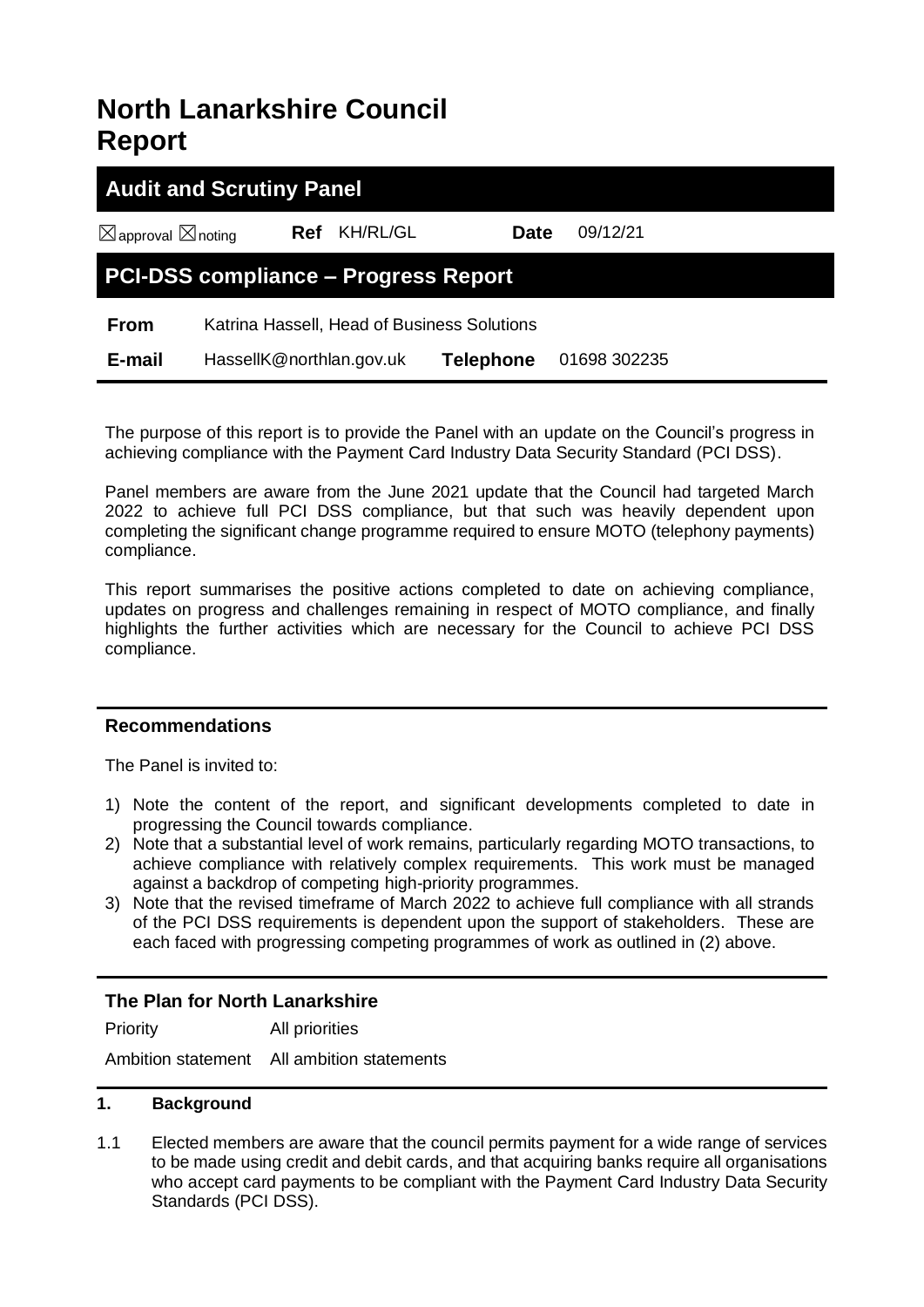- 1.2 The '*PCI-DSS Compliance – Progress Report'* to the Panel of 3 September 2020 highlighted the council has a complex array of payment systems and supporting processes and is therefore subject to equally complex and onerous compliance requirements. Noncompliance could ultimately lead to the Council being unable to process card transactions for goods and services. This report advised the Panel of the priority actions undertaken with Lloyds Cardnet PCI DSS Compliance team to enable the Council to continue to accept card payments. At the same time, the Council would be developing and deploying the longer-term actions and governance necessary to maintain compliance.
- 1.3 Through discussion of this earlier report at the Panel meeting of 3 September 2020, Business Solutions set an initial target date for achieving compliance with PCI DSS requirements of September 2021. Business Solutions thereafter identified the key milestones necessary to achieve compliance within that timeframe.
- 1.4 At the Panel meeting of June 2021, it was agreed that due to the additional complexities of MOTO transactions and the requirements to secure these payments, that a longer timeframe was required to examine and deploy solutions capable of securing MOTO payment channels. To this end, the target date for achieving full compliance was revised to March 2022.
- 1.5 This report illustrates progress against the planned activity, with a summary of compliance levels as of October 2021 provided for Panel consideration within paragraphs below.

## **2. Report**

- 2.1 As noted in a previous Panel report, the Council is working towards a no 'Cardholder Data Environment' (CDE). In tackling this challenge, the approach has been to seek compliance on a channel-by-channel basis, thereby attesting to each individually. The channel break downs are as follows:
	- Ecomm Ecommerce (transactions conducted electronically on the Internet)
	- EPOS Electronic Point of Sale (face-2-face transactions using chip and pin devices.)
	- MOTO Mail Order / Telephone Order (card not present transactions over a telephone)
- 2.2 The Council has now successfully achieved compliance for the Ecomm channel.
- 2.3 Compliance against the following EPOS channels is well in hand and can be summarised as:
	- The EPOS channel for the Corporate payment systems
	- The EPOS channel covering Active and Creative Communities' (formerly Culture North Lanarkshire) use of the Spektrix booking system
	- EPOS supported by standalone mobile chip and pin devices
- 2.4 The documentation to meet PCI requirements for these channels has been received from the relevant 3<sup>rd</sup> party providers and collated with the Council's policy documentation. Submissions will be made once final logistical issues have been resolved. These are:
	- 2.4.1 EPOS compliance is supported through use of encrypted chip and pin devices. To appropriately provision encrypted devices for the Capita Pay360 solution, several technical constraints had to be addressed relating to the use of legacy applications within the Council. These legacy issues have now been remediated and the small number of non-compliant chip and pin devices will be replaced in the coming weeks.
	- 2.4.2 Spektrix is used to manage and take payment for concert hall bookings. The Council had previously been informed that chip and pin devices taking Spektrix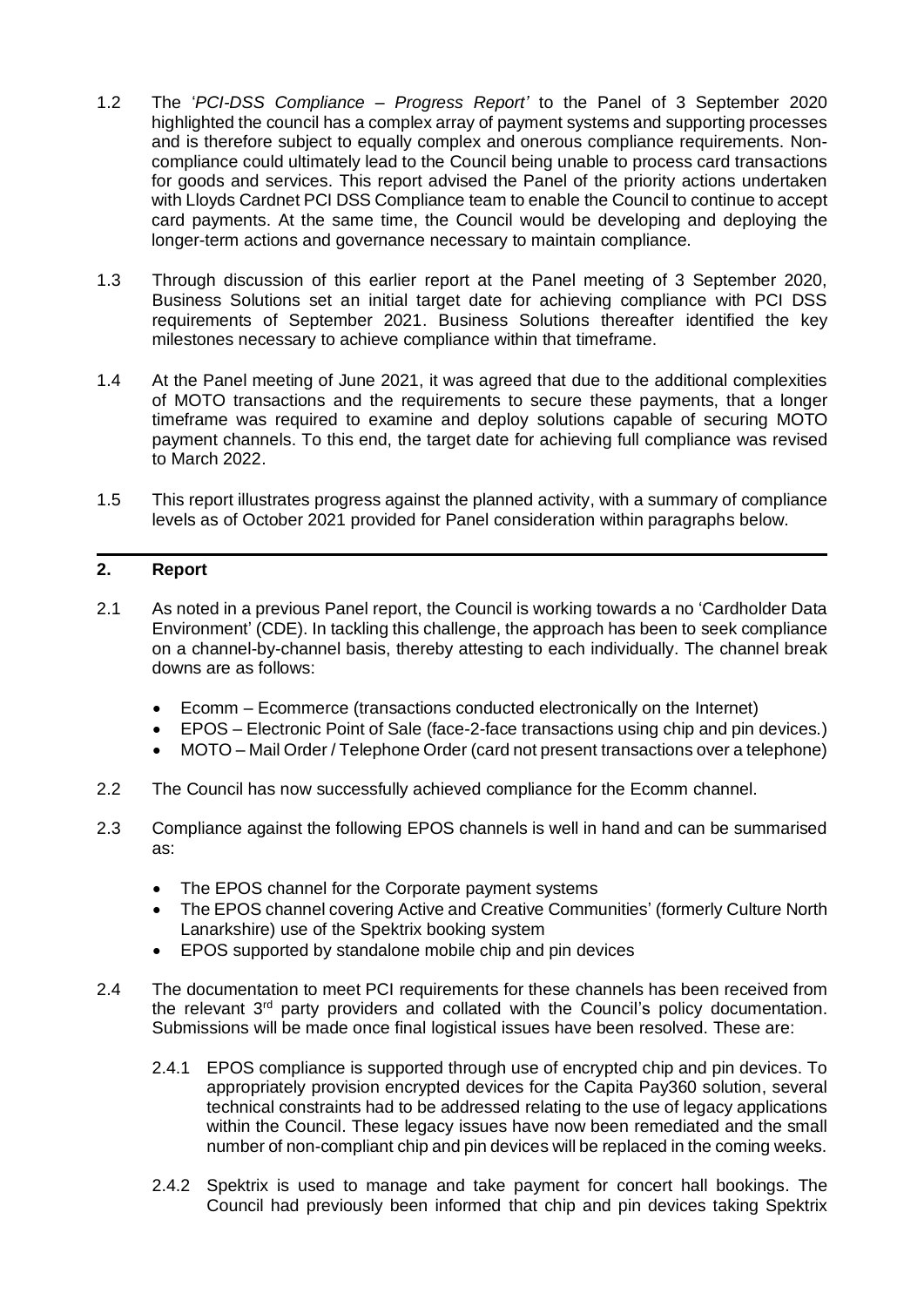payments were secured with encryption. However, upon further examination of these devices, encryption is confirmed as End-2-End Encrypted (E2EE) rather than Point-2-Point Encrypted (P2PE). It is the latter (P2PE) which PCI SSC consider as the standard required to ensure encryption throughout the transaction. To achieve this, a small number of devices therefore have to be updated and replaced. A pilot rollout of these replacements is underway, and once fully tested and evaluated, a full device deployment will follow.

- 2.5 The Council also takes EPOS payments through a Gladstone MRM system. Compliance against this particular combination is presently proving more challenging than those EPOS transactions outlined above because the Gladstone EPOS system is largely entwined with its MOTO transactions. The Panel are aware from previous reports that the MOTO channel for both the Spektrix and Gladstone systems (both previously used within the former Culture and Leisure North Lanarkshire entity) require further work to become PCI DSS compliant. These EPOS payments therefore cannot be attested alongside the other EPOS devices as initially planned.
- 2.6 When the Council initially set up payment card services, advice from the acquiring bank was to group associated Merchant ID's (MID's) together, as such was considered at that time to be the least complicated means of achieving PCI DSS compliance. This means however, that with compliance submissions based on MID groupings, non-compliance of even one channel within a grouping results in all other channels within that grouping also failing to achieve full compliance. There are presently four MID groupings, with the compliance status of each illustrated in figure 1 below.

| <b>NLC</b>            | Capita    | Ecomm       |
|-----------------------|-----------|-------------|
| Culture               | Spektrix  | Ecomm       |
|                       |           |             |
| <b>Automated Call</b> | Capita    | Moto        |
| <b>NLC</b>            | Paye.net  | Moto        |
| Culture               | Spektrix  | Moto        |
| Culture               | Paye.net  | Moto        |
|                       |           |             |
| <b>NLC</b>            | Paye.net  | <b>EPOS</b> |
| <b>NLC</b>            | Gladstone | <b>EPOS</b> |
| Culture               | Paye.net  | <b>EPOS</b> |
| Leisure               | Gladstone | EPOS/MOTO   |
|                       |           |             |
|                       |           |             |
| Culture               | Spektrix  | <b>EPOS</b> |
| Culture               | GPRS/IP   | IP          |

*Figure 1 - Current MID Grouping*

*Key: Green = compliant, Red = non-compliant*

- 2.7 Compliance becomes further complicated due to the Leisure aspect of Active and Creative Communities having MID's associated with individual leisure sites, rather than a single MID for all sites managed. Given each Active and Creative Communities (Leisure) MID takes a combination of cardholder present (EPOS) and card holder **not** present (MOTO) transactions, the Council cannot achieve full compliance for the grouped EPOS channel, even though the majority of that grouping is technically compliant. In this situation two options are available
	- Obtain separate MIDs for each channel, OR
	- Accept that formal compliance for grouped MIDs is unachievable until MOTO payment processes become PCI DSS compliant.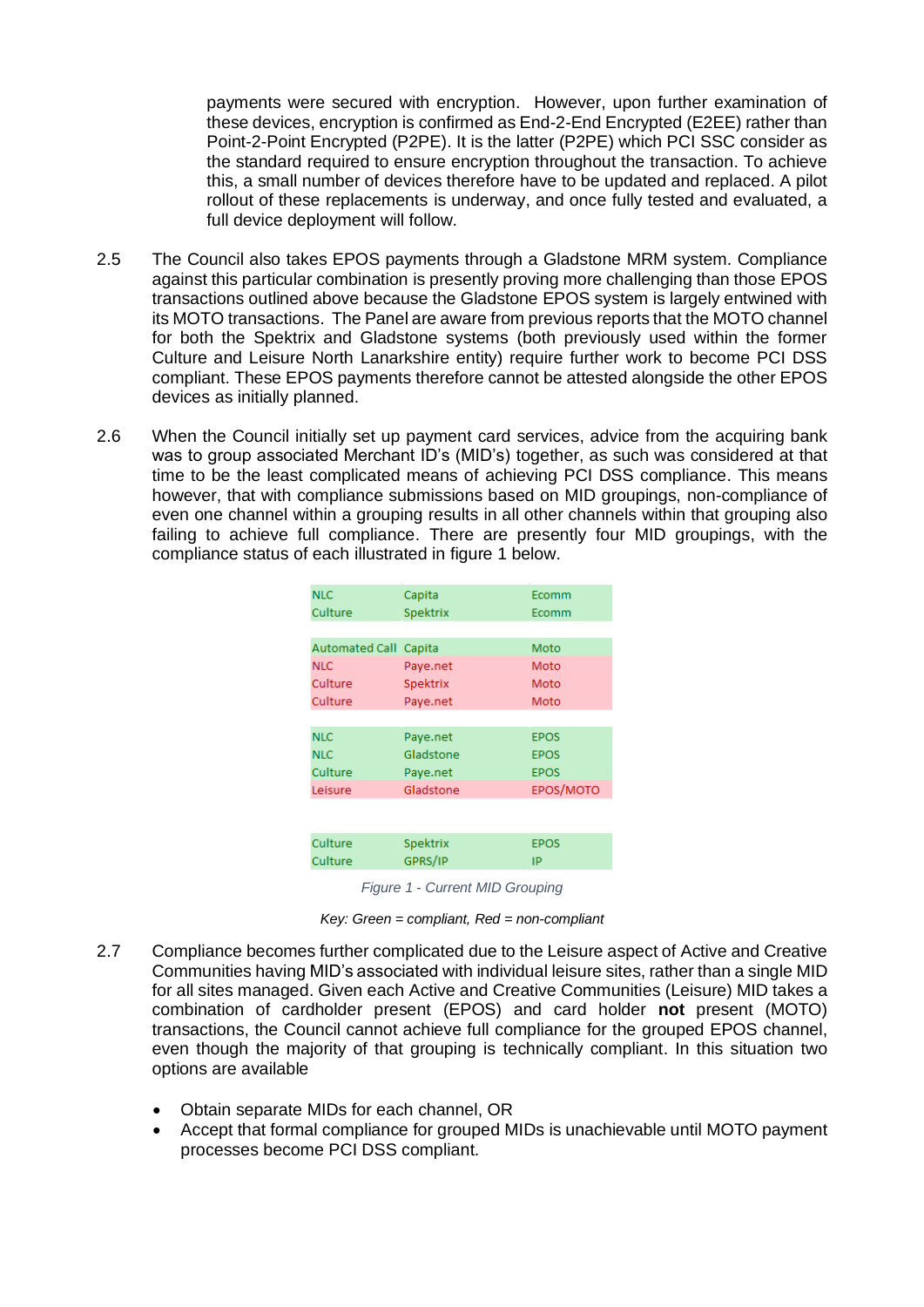- 2.8 A survey of transactions undertaken at individual leisure sites has been completed to identify those with scope to cease MOTO transactional activity, which subsequently allows the Council to certify compliance for the MID's associated with these centres on an EPOS only channel. Risks associated with further separating out MOTO and EPOS centres are detailed under the risk factors.
- 2.9 In parallel, there is progress underway to reduce the number of MOTO transactions that are taken by Active and Creative Communities. Presently each individual leisure centre has the functionality for taking MOTO payments, and actively does so. A new process is gradually being introduced across Active and Creative Communities for MOTO transactions to only be taken at a centralised headquarters. This will remove the need for both the EPOS and MOTO option at each individual leisure centre.
- 2.10 A request had been submitted to Lloyds Cardnet to change the current groupings layout from those shown in figure one above to those illustrated within figure two below. Doing so, allows an EPOS only grouping to be validated as there is no MOTO transactions grouped along with it. Delays in implementing this change have unfortunately arisen because Lloyds Cardnet are experiencing staffing issues, and in particular the departure of the Council's previous relationship manager. Pending assignation of our new customer manager, an interim manager has completed the requested changes to our MID grouping. These revisions, which are represented within figure 2, will allow the Council to complete compliance for the EPOS only grouping once the new Council EPOS devices referenced in paragraph 2.4.2 above have been deployed.

| <b>NLC</b>                       | Capita    | Ecomm       |  |  |  |
|----------------------------------|-----------|-------------|--|--|--|
| Culture                          | Spektrix  | Ecomm       |  |  |  |
|                                  |           |             |  |  |  |
| <b>Automated Call</b>            | Capita    | Moto        |  |  |  |
|                                  |           |             |  |  |  |
| <b>NLC</b>                       | Paye.net  | Moto        |  |  |  |
| Culture                          | Spektrix  | Moto        |  |  |  |
| Culture                          | Paye.net  | Moto        |  |  |  |
|                                  |           |             |  |  |  |
| <b>NLC</b>                       | Paye.net  | <b>EPOS</b> |  |  |  |
| <b>NLC</b>                       | Gladstone | <b>EPOS</b> |  |  |  |
| Culture                          | Paye.net  | <b>EPOS</b> |  |  |  |
| Culture                          | Spektrix  | <b>EPOS</b> |  |  |  |
| Culture                          | GPRS/IP   | IP          |  |  |  |
|                                  |           |             |  |  |  |
| Leisure                          | Gladstone | EPOS/MOTO   |  |  |  |
| Figure 2 - Proposed MID Grouping |           |             |  |  |  |

- 2.11 The Panel will note that the automated call IVR (interactive voice response) system, which could be considered MOTO as it handles telephone calls, is now also in a separate grouping. Whilst this does handle telephone payments, such are completely outsourced and automated, with no card details therefore transmitted, processed, or stored on the Council network. This allows for SAQ completion as per the Ecomm profile.
- 2.12 The Council is continuing to work on reducing the number of MOTO transactions across the estate including Active and Creative Communities, where possible directing customers towards the automated call line or the fully compliant ecommerce channel. The complexity of the MOTO channel makes this difficult for all scenarios and systems employed by the Council. There is no obvious one-size-fits-all solution, and several different mechanisms are therefore being investigated.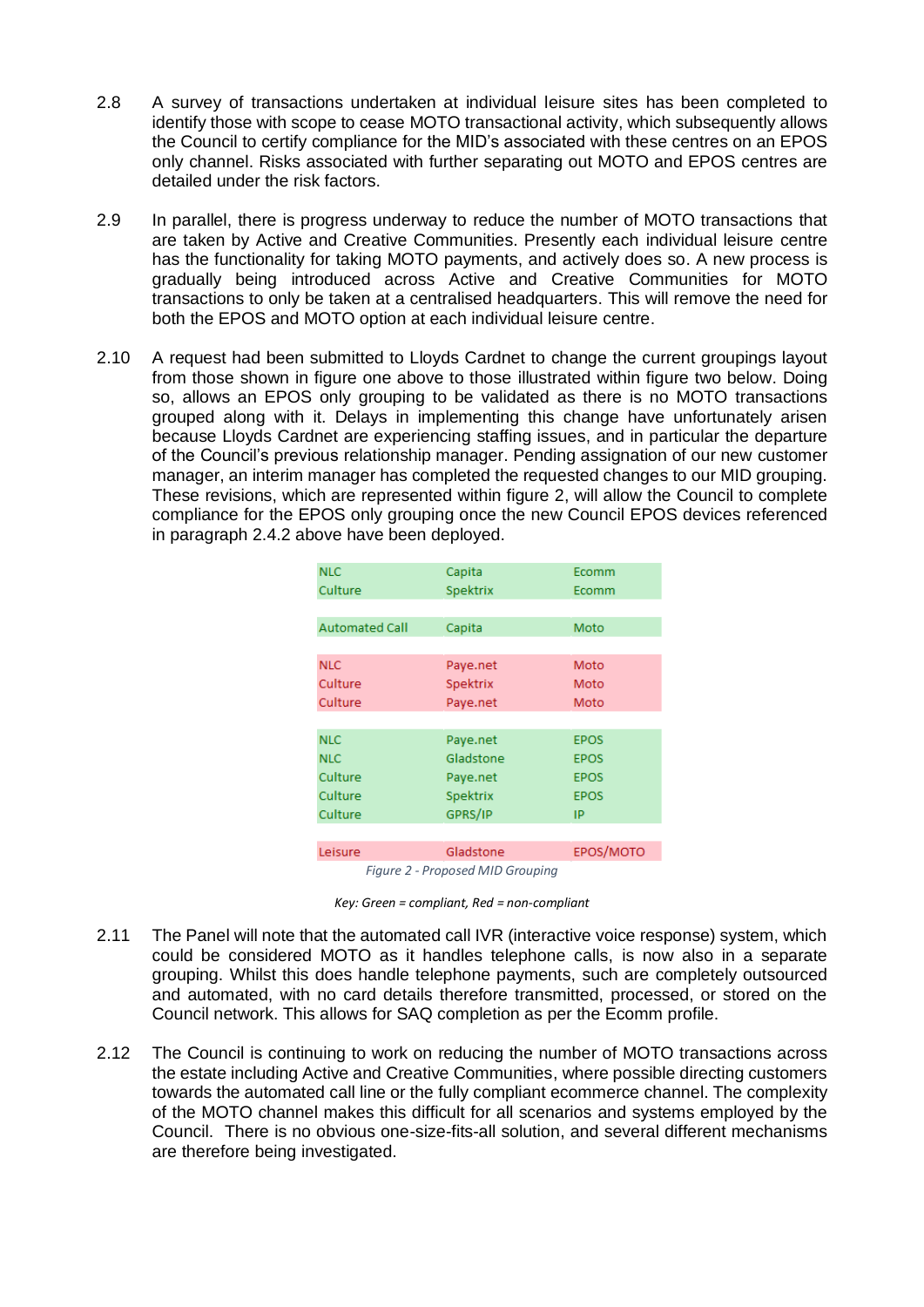- 2.13 The next Capita upgrade is scheduled for deployment in the coming months. This revised version will provide multiple options including:
	- 2.13.1 Sending a digital link during a telephone call to a customer who can then make a payment, via that secure link, whilst still in the call. With this option, the customer can choose to remain with the agent, or complete the transaction later.
	- 2.13.2 During a telephone call, when a customer is required to provide card details, they enter the card details, using a keypad into a touchtone phone with this then being processed securely with or without agent interaction.
- 2.14 There is unfortunately no equivalent solution for the Gladstone or Spektrix systems. Options are presently being examined to achieve PCI DSS compliance for these MOTO transactions but there is as yet no straightforward or clear solutions.

## **Additional Considerations**

- 2.15 A PCI DSS awareness training program hosted within LearnNL has been implemented. Tamper check training documentation has been produced and is being introduced for those staff handling card payments. This will provide the appropriate awareness and training to identify security issues with the chip and pin terminal devices.
- 2.16 Consideration is on-going for a program of work to ensure that compliance, once achieved, is maintained annually. There will be several annual review tasks involved in this assurance program, including a requirement for any further card payment solution procurements to ensure appropriate PCI DSS certifications are identified and received from 3<sup>rd</sup> parties before contracts are agreed.
- 2.17 Awareness of the imminent version update of PCI DSS v4.0 should be noted by the panel. The PCI SSC are now targeting an introductory date of Q1 2022 for the next instalment of PCI DSS. There will be an 18-month transition period available once v4.0 materials are released so no immediate impact on the Council's position. Notwithstanding this though, the panel should understand that there may be further requirements for change by the time v4.0 is mandated in Q1 2024.
- 2.18 The introduction of the Second Payment Services Directive (PSD2) will bring further necessities and may have a big impact on the way merchants take payments from customers. Its introduction date has been pushed back from March 2022 to September 2022. As the Council is using a  $3<sup>rd</sup>$  party hosted environment for Ecomm, this change should bring limited additional impacts, but the Panel should be aware of the change.
- 2.19 The introduction of 'open banking' in the UK may completely transform banking. It is presently unknown how this may affect the Council but is likely to be a consideration for 3rd party service providers. Such may introduce new opportunities for PCI DSS compliance in the future.

## **Risk Factors**

2.20 There is the risk that separating Active and Creative Communities EPOS and MOTO Merchant IDs will double the number of MID's associated with Leisure. There are currently 19 Merchant ID's, so a potential increase to 38 would incur further costs and potentially double the workload of officers currently tasked with reconciling banking activity.

# **3. Public Sector Equality Duty and Fairer Scotland Duty**

## 3.1 **Equality Impact Assessment**

There is no requirement to carry out an equality impact assessment on this report.